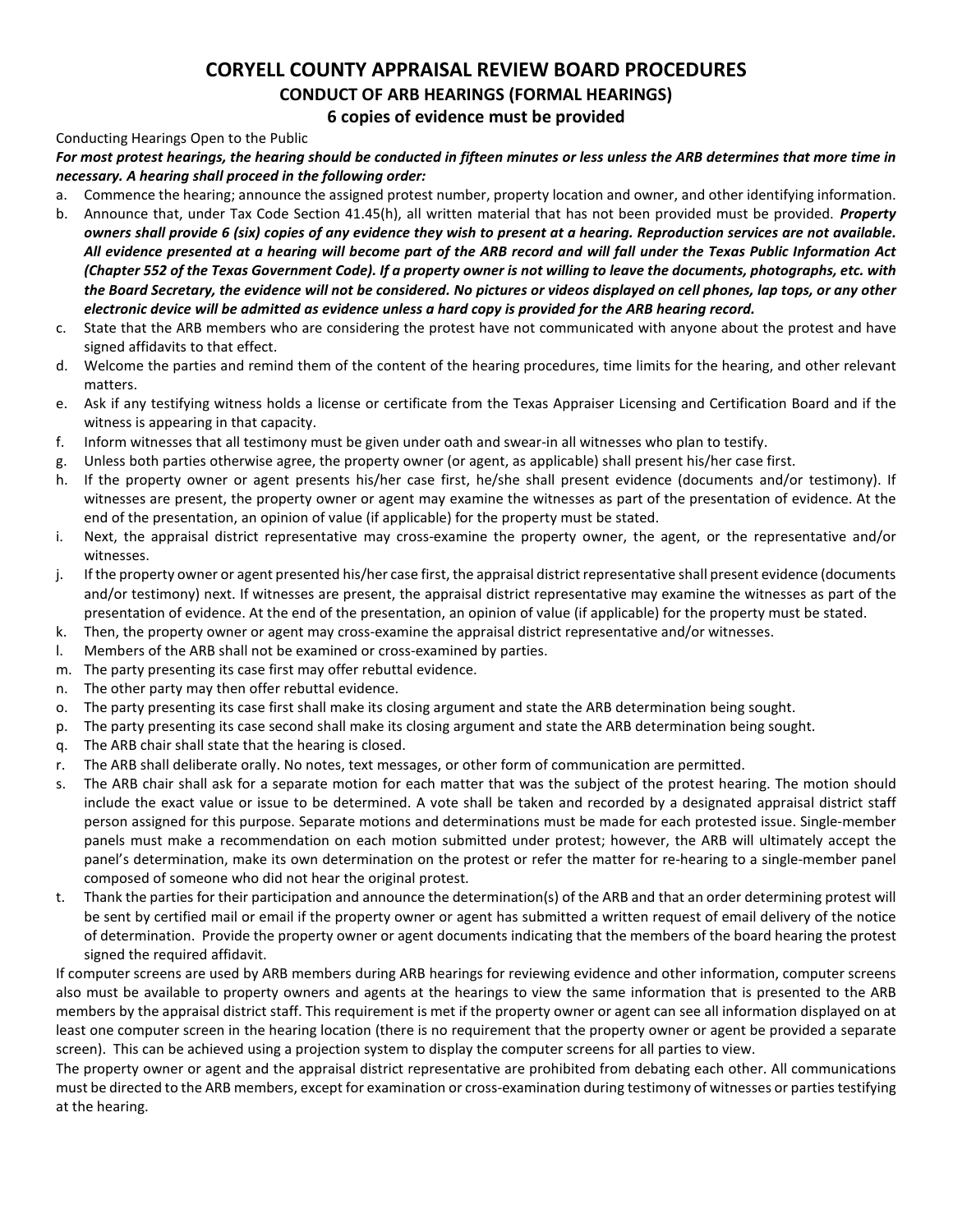For taxing unit challenges, motions to correct appraisal records, protests regarding exemptions, or other matters that may be the subject of ARB hearings, the ARB should follow the order of conducting hearings above, but may make exceptions for the type of hearing. Records for each ARB proceeding must be kept according to Tax Code Section 41.68 and Comptroller Rule 9.803. The secretary of the ARB is responsible for ensuring proper record keeping, maintenance, and retention.

**Conducting Hearings Closed to the Public:** A joint motion by the chief appraiser and the property owner is required to request that the hearing be closed due to intent to disclose proprietary or confidential information that will assist the ARB in determining the protest. The ARB chair shall convene the hearing as an open meeting and then announce that the meeting will be closed to the public as permitted by Tax Code Sections 41.66(d) and (d-1). Only the parties to the protest, their witnesses, and the ARB members are permitted to stay in the hearing room. The same order of proceedings as for hearings open to the public should be followed. The secretary of the ARB is responsible for ensuring that a separate tape recording or written summary of testimony is kept for the closed meeting in accordance with the provisions of Comptroller Rule 9.803 generally. The proprietary or confidential evidence presented at the hearing giving rise to the closed hearing is confidential according to Tax Code Section 22.27 and shall be marked as "confidential" and maintained as confidential in the ARB records for proper handling. At the conclusion of the hearing, the ARB shall confirm with the parties that all proprietary and confidential information has been appropriately identified by the ARB. The confidentiality of the information must be maintained by the ARB members and disclosed only as provided by law. After deliberation, the ARB shall reconvene in open meeting and vote or take final action on the protest deliberated in the closed meeting. There must be no mention of the proprietary or confidential information during the open meeting.

**Right to Examine and Cross-Examine Witnesses or Other Parties:** Tax Code Section 41.66(b) states that "each party to a hearing is entitled to offer evidence, examine or cross-examine witnesses or other parties, and present argument on the matters subject to the hearing." The ARB may not prohibit this entitlement in any way; however, it may enforce time limits and dictate the order of ARB hearings for witness examination and cross-examination. The parties should be advised in advance of any time limitations the ARB has determined to impose regarding the presentation of evidence.

Party's Right to Appear by an Agent: The ARB shall accept and consider a motion or protest filed by an agent if an agency authorization is filed at or before the hearing on the motion or protest. The ARB may not require that an agency authorization be filed at an earlier time. The ARB may not require a person to designate an agent to represent the person in a property tax matter other than as provided by Tax Code Section 1.111.

# **EVIDENCE CONSIDERATION**

**A Party's Right to Offer Evidence and Argument:** The ARB may not prohibit a party's right to offer evidence and argument. However, the ARB may enforce time limits and dictate the order of ARB hearings. To the extent possible, the parties should be advised in advance of any time limitations the ARB has determined to impose regarding the presentation of evidence and argument. The ARB should, schedule permitting, provide as much time as possible to each party to a hearing to fully present evidence and offer argument.

**Prohibition of Consideration of Information Not Provided at the ARB Hearing:** In a protest hearing, the ARB will not consider any appraisal district information on a protest that was not presented to the ARB during the protest hearing. In order for any appraisal district record (i.e., appraisal roll history, appraisal cards) to be considered by the ARB, it must be presented as evidence by or on behalf of a party (e.g. chief appraiser, appraisal district representative, property owner, agent, or witness) at the protest hearing.

**Exclusion of Evidence Required by Tax Code Section 41.67(d):** If it is established during a protest hearing that information was previously requested under Tax Code Section 41.461 by the protesting party and that the information was not made available to the protesting party at least 14 days before the scheduled or postponed hearing, the requested information not made available may not be used as evidence in the hearing. The ARB shall make a determination to exclude evidence under Tax Code Section 41.67(d) only if evidence presented at the hearing establishes that: (1) the information sought to be excluded as evidence was not made available at least 14 days before the hearing; and (2) the information sought to be excluded as evidence was previously requested by the protesting party.

#### **OTHER ISSUES**

**Compliance with the Law, Integrity, and Impartiality:** Members of the ARB shall comply with the law and should act at all times in a manner that promotes public confidence in the integrity and impartiality of the ARB.

**Patience and Courtesy:** ARB members must be patient, dignified, and courteous to parties appearing before the ARB. Members of the ARB shall perform their ARB.

**Bias or Prejudice:** Members of the ARB shall perform their ARB duties and responsibilities without bias or prejudice.

**Confidential Information:** Members of the ARB shall not disclose or use for any purpose unrelated to ARB duties confidential information acquired in the performance of ARB.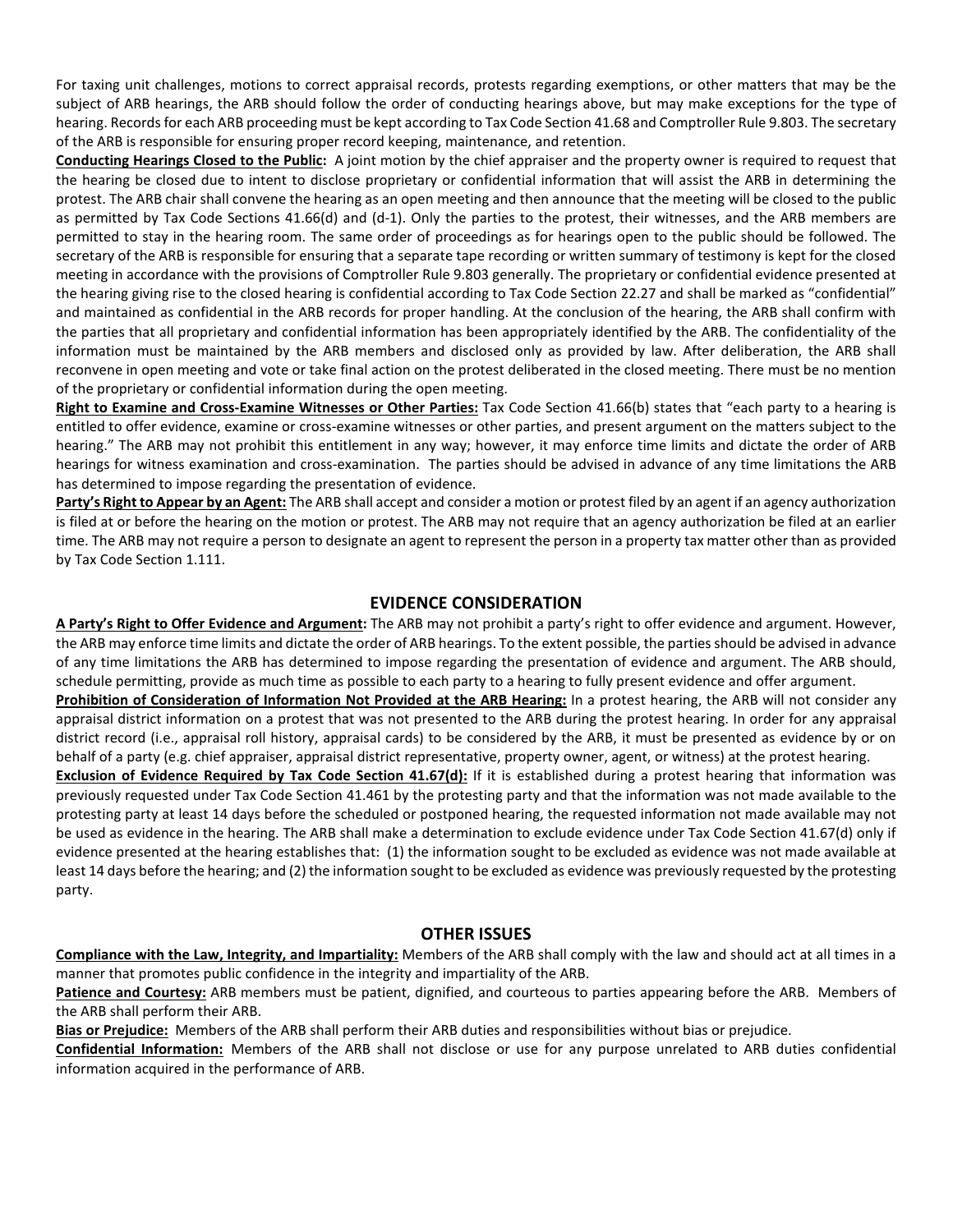**Required Contents That Vary By ARB**: ARB model hearing procedures must comply with Comptroller Rule 9.805 concerning ARB evidence exchange and retention and audiovisual equipment requirements. The rule requires that ARB procedures include specific items that may vary by ARB. The rule addresses:

• the manner and form, including security requirements, in which a person must provide the other party with evidentiary materials the person intends to offer or submit to the ARB for consideration at the hearing on a small, portable, electronic device;

• how to retain the evidence as part of the ARB's hearing record; and

• the audiovisual equipment provided by an appraisal district, if any, for use by a property owner or the property owner's agent. This section of the ARB's hearing procedures addresses each item required in Comptroller Rule 9.805:

Any evidence that the property owner wishes to present must be capable of being kept in the ARB records. No evidence will be accepted that may not be retained. All electronic evidence must be submitted to the ARB Coordinator prior to the ARB hearing for virus scanning. Evidentiary materials produced on a portable electronic device shall be saved in a file format type and downloaded to a small, portable, electronic device. The file format type and small, portable, electronic device must be considered generally accepted technology and must be suitable for retention by the recipient. For security purposes, the electronic files on devices produced pursuant to this section shall be capable of being scanned or reviewed for the presence of any malicious software or computer viruses before acceptance by or exposure to the Hunt CAD's computer system. File format types that may be considered acceptable include but are not limited to the Adobe portable document format (PDF); Microsoft Word, typically

used for text documents; Microsoft Excel, typically used for spreadsheets and tables; Microsoft PowerPoint, typically used for presentations or slideshows; and JPEG (.jpg or .jpeg or .tiff) for photographs. Types of small, portable, electronic devices suitable for retention by the HCAD that may be considered acceptable include but are not limited to USB flash drives (i.e., thumb or jump drives, USB or memory sticks), and compact discs (i.e., CDs, DVDs) with various characteristics. The appraisal district and the property owner or the owner's agent may agree to exchange evidence in a manner other than provided in appraisal review board hearing procedures so long as a copy of the evidence may be retained in the records of the appraisal review board. The appraisal district uses PC display equipment at appraisal review board hearings, the appraisal district shall make available this same equipment of the same general type, kind, and character for use at the hearing by the property owner or the owner's agent. The equipment made available shall be capable of reading and accepting the same types of file formats and devices the appraisal review board has determined are generally accepted. In the alternative, property owners and their agents may bring their own audiovisual equipment for their presentation of evidentiary materials at appraisal review board hearings. If the operation of audiovisual equipment at the hearing requires access to and connection with the internet for the presentation, the parties must provide their own internet connection and access through their own service provider. The property owner and the owner's agent may not access the appraisal district office's network or internet connection nor any of the appraisal district office's technology or equipment other than that made available under this section and described in the appraisal review board hearing procedures. The appraisal district and the property owner or the owner's agent may use audiovisual equipment with specifications that are different from those in the hearing procedures if the parties agree to do so in writing or verbally agree as shown in the audio recording of the hearing.

1. Uncontrollable Property Owner / Agents: If the board chair determines a property owner or the owner's agent is being disorderly or uncontrollable, the chair will ask such person(s) to leave the hearing.

2. Walk-Ins: ARB will hear protests that are not scheduled, time permitting, with a signed "Waiver of 15 Days" by the property owner/taxpayer.

**How to Determine Protests Eligible for 25.25(d) Hearings**: The ARB may only change the certified appraisal roll under Sec. 25.25(d) if the error resulted in an appraised value that exceeds by more than one-fourth the correct appraised value for homestead properties and one-third the correct appraised value for non-homestead properties. If the value is changed under Sec. 25.25(d), the property owner must pay each affected taxing unit a late-correction penalty equal to 10 percent of the amount of taxes as calculated on the basis of the corrected appraised value. The ARB may not hear a protest under Sec. 25.25(d) unless all payment requirements of the Tax Code, Sec. 25.26 have been met.

# **Procedures for Telephone Hearings**

- 1. A property owner wishing to appear for a hearing by telephone conference call must:
	- a. notify the Appraisal Review Board in writing not later than the tenth day before the date of the hearing; and
	- b. provide any evidence in the form of an affidavit filed before the hearing begins.
- 2. The property owner should call (254) 865-6593 approximately five minutes before the hearing is scheduled to start.
	- a. When the owner's call is answered, the owner should be prepared to give:
		- i. the owner's name;
		- ii. the protest/case number(s) identifying the protest(s); and
		- iii. the telephone number at which the owner can be reached.
		- b. If the ARB is not available to hold the hearing right away, the ARB member or staff member answering the call will advise the property owner that the owner may be placed on hold or explain that the ARB will call the owner back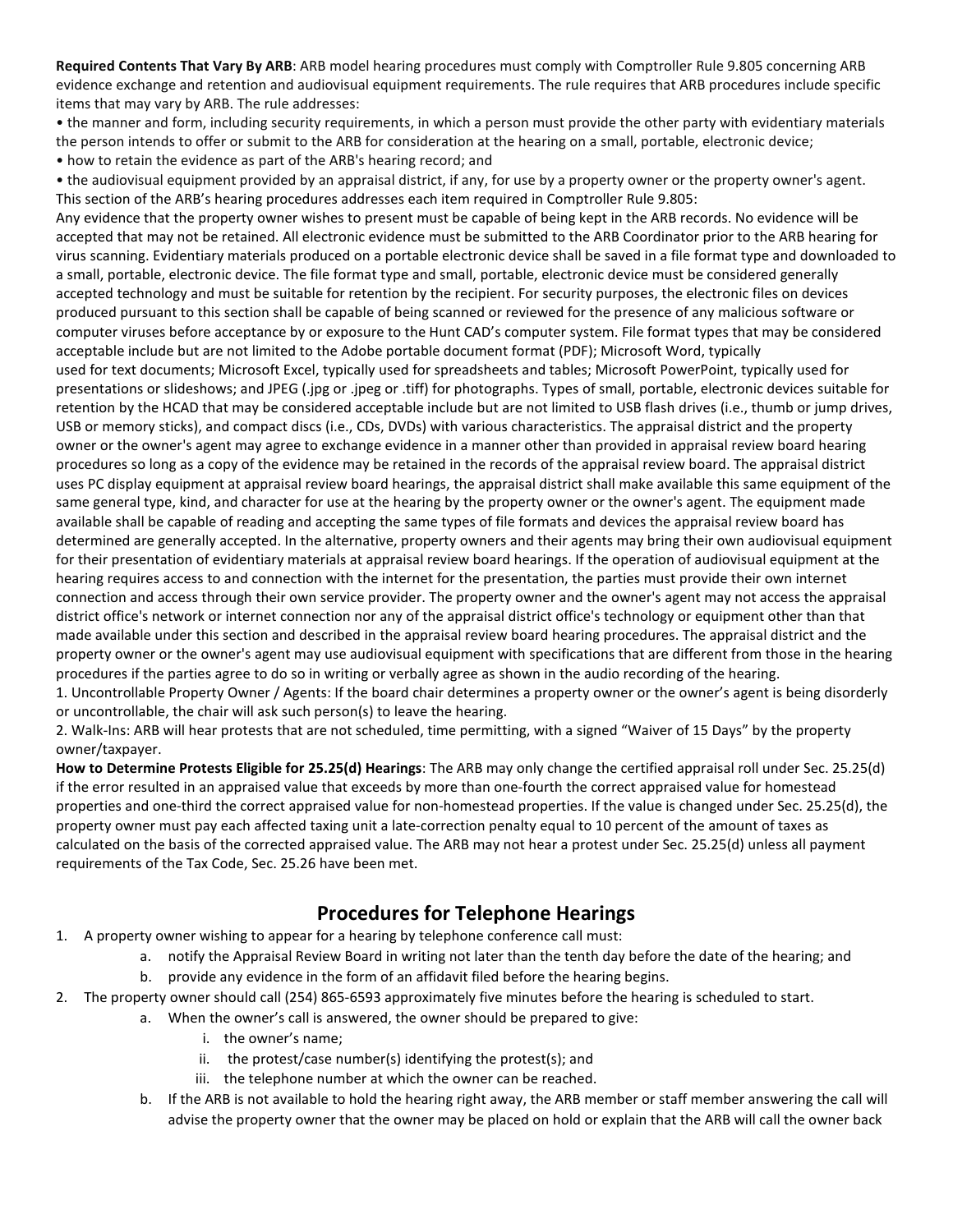when it is available. The owner is responsible for keeping the line clear and answering promptly when the ARB calls. If the ARB cannot reach the owner, the owner will forfeit the opportunity to participate in the hearing by telephone.

- c. If a property owner not represented by an agent has had to wait more than two hours from the time scheduled for his/her hearing and the hearing has not begun, the owner may terminate the call if he/she is on hold. The owner should promptly call the ARB and state that he/she is exercising the right to request a postponement of the hearing.
- 3. The property owner is responsible for ensuring a clear connection from his/her end of the telephone connection;
	- a. The property owner should use a land-line telephone or, if the owner uses a cell phone, he/she should call from a place with a strong, reliable connection to a cellular network. A property using a VOIP telephone should ensure that the Internet connection is fast enough to provide clear transmission of sound without buffering.
	- b. The owner should separate himself/herself from background noises like televisions and barking dogs, noises that might interfere with the panel's ability to hear and understand the owner.
	- c. If a call is dropped or if the property owner's speech is garbled or unintelligible, the ARB may terminate the call and either try to call the property owner or wait for the property owner to call again. If the connection cannot be reestablished within five minutes, the ARB will proceed with the hearing and owner will have no further opportunity to participate in the hearing by telephone.
- 4. If the property owner provides documents, photographs tables or other items with his/her affidavit, the owner should label those items prominently with the first being labeled PO Ex. 1, the second being labeled PO Ex. 2, etc. If the owner wishes to emphasize certain portions of an item, the owner should highlight those portions or otherwise set them off with colored marking. When the Appraisal District provides items to the property owner before the hearing or at the beginning of the hearing, the District should label those items prominently with the first being labeled AD Ex. A, the second being labeled AD Ex. B, etc. During the hearing, the owner, the ARB members and the representatives of the Appraisal District should refer to the items by their exhibit numbers.
- 5. A property owner may not offer evidence by telephone. Evidence includes facts and opinions. The owner may comment on evidence that is presented through an affidavit or by the Appraisal District. ARB members will not ask a property owner to present evidence by telephone.
- 6. The property owner is responsible for providing access to another person that the owner invites to participate in the hearing. 7.

#### **ARB MEMBERSHIP**

**Administration of Members:** ARB members are not provided any statutory role in the process for the administration of applications or requests for appointment for membership on the ARB. ARB members are appointed by the local administrative district judge. If an ARB member is contacted by an individual regarding requesting an appointment to the ARB, the member shall direct the individual to the person designated to receive applications or requests for appointment for the ARB.

**Conflicts of Interest:** Each ARB member is responsible for ensuring that he or she does not have any conflict of interest that results in ineligibility to serve on the ARB or restricts or prohibits the ARB member's participation in ARB activities, such as participation in the determination of a taxpayer protest. An ARB member must promptly report any conflict of interest to the ARB chair in addition to any other individual or entity as may be provided by law. The chair shall ensure prompt notification of reported conflicts of interest to the appropriate individuals. If an ARB member discovers before or during a protest hearing that a conflict of interest exists, the member may not participate in a protest hearing. If the conflict exists due to the provisions of the Local Government Code Chapter 171, an affidavit must be filed with the secretary of the ARB. The affidavit must be filed as soon as the conflict is identified, even if it requires a delay in the conduct of the hearing. If the conflict arises from Tax Code Section 41.69, no affidavit must be filed; however, the ARB member must recuse himself or herself immediately from the hearing and report the conflict to the chair or secretary of the ARB.ARB members must remember that while Local Government Code Chapter 171 addresses matters of "substantial interest," Tax Code Section 41.69 applies to any protest in which an ARB member is interested (i.e. there is no requirement under Tax Code 41.69 that the interest be substantial). Therefore, while a conflict of interest under Local Government Code Chapter 171 may not prohibit an ARB member from participation in a protest, Tax Code 41.69 may still prohibit participation. If an ARB member has a question as to whether or not he or she has a conflict of interest that might prohibit his or her involvement, the member shall immediately contact the ARB chair to address the matter. In the recusal process, the ARB member not only may not vote on the matter that is the subject of the protest, but also may not hear or deliberate on the protest.

**Ex Parte and Other Prohibited Communications:** ARB members shall not engage in prohibited ex parte or other communications. If an ARB member is approached by one or more individuals that appear to be engaging or attempting to engage in a prohibited communication, the ARB member shall immediately remove himself or herself from the conversation.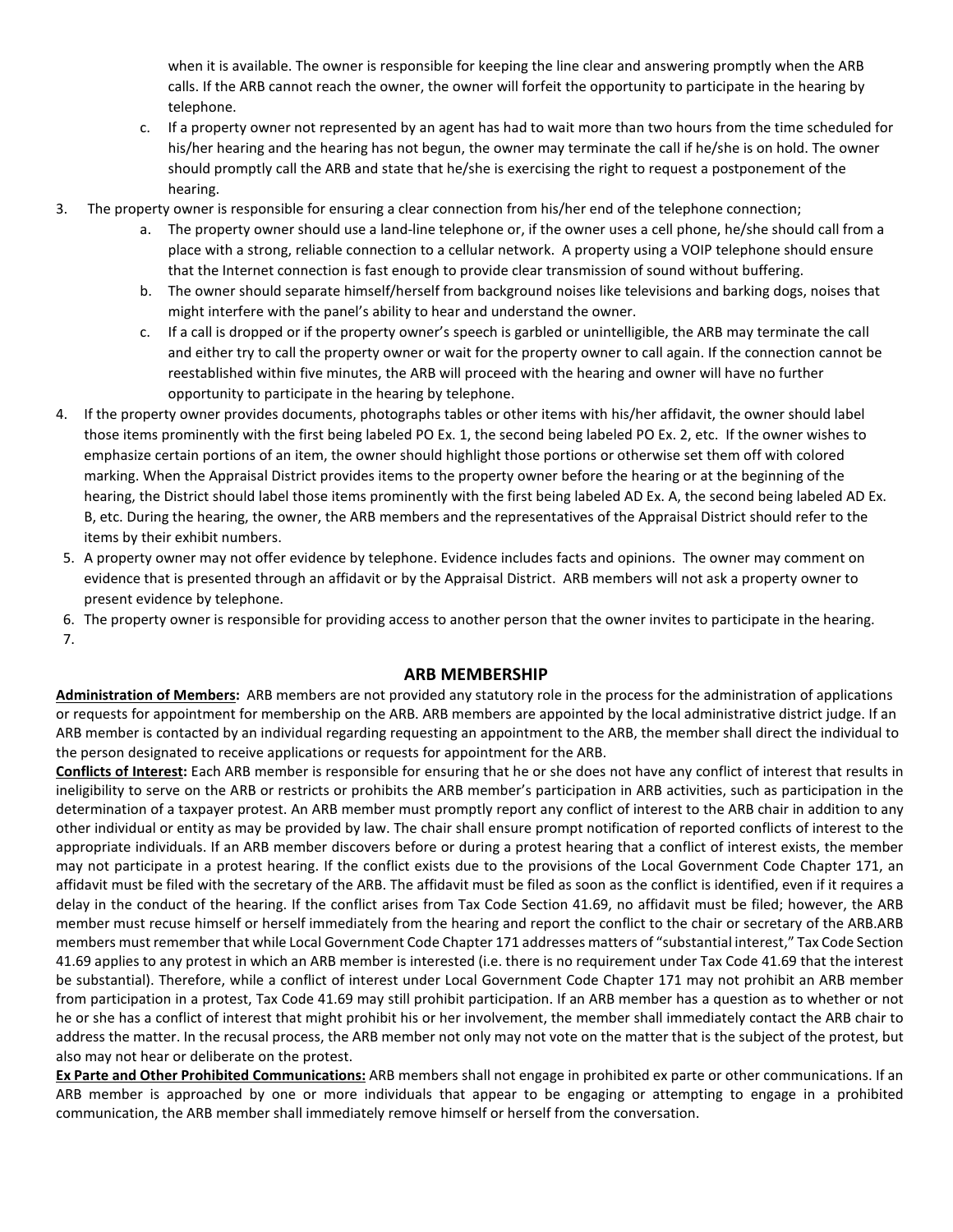## **ARB DUTIES**

**Statutory Duties of an ARB:** Each ARB member is responsible for ensuring that he or she understands the statutory duties of the ARB and shall comply with all statutory requirements in performing statutory duties as a member of the ARB.

**Notices Required under the Property Tax Code:** Each ARB member is responsible for obtaining and maintaining familiarity with notices required under the Property Tax Code. If an ARB member has reason to believe that any notice that is required by law to be provided by the ARB is not being provided or does not meet the requirements of applicable law, the ARB member shall promptly notify the ARB chair. The ARB chair shall investigate each such report and take appropriate action to correct all verified problems. **Determination of Good Cause under Tax Code Section 41.44(b):** "Good cause" for filing late protests is not defined in Tax Code Section 41.44(b). *The* 

*ARB has generally found good cause under circumstances such as death in the family or an illness requiring treatment of a medical professional.* Claims of good cause for late-filed protests should be carefully considered and standards in making determinations of good cause under Tax Code Section 41.44(b) should be uniformly applied. The ARB should give due consideration to good cause claims in such a manner that properly respects the rights of property owners and agents while not undermining or contravening laws related to filing deadlines or the orderly and expeditious fulfillment of ARB duties.

# **ARB HEARINGS (FORMAL HEARINGS)**

**Scheduling Hearings Generally:** The ARB shall schedule a hearing when a timely notice of protest is filed and, in doing so, may be provided with clerical assistance by the appraisal district*.* A person leasing property who is contractually obligated to reimburse the property owner for taxes imposed on the property is entitled to protest before the ARB the appraised value of the property if the property owner does not file a protest relating to the property. Under Tax Code Section 41.413, the lessee can designate another person to act as an agent with the same authority and limitations as an agent designated under Tax Code Section 1.111. Designated agents have the same authority and are subject to the same limitations as agents designated by property owners. *Hearings will be scheduled on a quarter hourly basis and will be heard on a first come first served basis within each scheduled hour. A property owner who cannot appear for a hearing during ordinary business hours (8:00 am through 5:00 pm, Monday through Friday) should notify the ARB. The ARB will conduct evening hearings as needed. Property owners who arrive thirty minutes or more past their scheduled hearing time will not be heard but may qualify for rescheduling by satisfying the requirements of Section 41.45(e-1) of the Tax Code (described below). The ARB in its discretion may allow a certain number of "walk-in" protests in which a protesting property owner can come to the hearing location without an appointment when the ARB is in session. If the ARB has time available and if the property owner is willing to waive the right to pre-hearing notices, the ARB may proceed to conduct a hearing on the owner's protest.* ARB hearings will follow the Robert's Rules of Order except as otherwise provided in these procedures. All parties will be asked to take an oath promising the accuracy of the party's testimony along with an affidavit stating there has been no ex parte communications prior to the hearing. If a member of the board cannot sign the ex parte affidavit, he/she must remove themselves from the hearing. If this removal causes a lack of a quorum, the hearing must be rescheduled. Only the property owner, owner's agent, Chief Appraiser or his representative or sworn witnesses may speak to the board. Scheduling Hearings for Property Owners, Agents and qualified Lessees: Pursuant to Tax Code Section 41.66(i), hearings filed by property owners or their designated agents under Tax Code Section 1.111 shall be scheduled for a specific time and date. More than one protest may be scheduled for hearings at the same time and date; however, if a hearing for a property owner is not started by the ARB within two hours of the scheduled hearing time, the ARB is required to postpone the hearing, if a postponement is requested by the property owner. The request for postponement must contain the mailing address and email address of the person requesting the postponement. The ARB shall respond in writing or by email to the request for postponement not later than the seventh day after the date of receipt of the request.

**Scheduling Hearings for Multiple Accounts:** If requested by a property owner or a designated agent, hearings on protests concerning up to 20 designated properties shall be scheduled on the same day by the ARB. The request must meet all requirements of Tax Code 41.66(j), including the required state, statement in boldfaced type: "request for same-day protest hearings." A property owner or designated agent can file more than one such request in the same tax year. Also pursuant to Tax Code Section 41.66(j), the ARB may schedule hearings on protests concerning more than 20 properties filed by the same property owner or designated agent based on the ARB's customary scheduling. The ARB may follow the practices customarily used in the scheduling of hearings under 41.66(j). Tax Code Section 41.45(b-4) allows a property owner to request that a single-member panel conduct the protest hearing. The property owner must submit the request not later than the 10<sup>th</sup> day before the hearing date in writing on the notice of protest or by written submission. If the ARB does not accept the recommendations made by a single-panel member, the ARB can determine the protest or refer it to rehearing to a single-member panel composed of someone who did not hear the original protest.

**Postponements Under Tax Code Section 41.45(e):** A property owner who is not represented by an agent under Tax Code Section 1.111 is entitled to one postponement of a hearing without showing cause, if the request is made before the date of the hearing. The request may be made in writing, including by facsimile transmission or electronic mail, by telephone, or in person to the ARB or the ARB chair. If the hearing for which the postponement is requested is scheduled to occur before the next regular meeting of the ARB, the chair or the chair's representative may take action on the request for postponement without the necessity of action by the full ARB. Unless the date and time of the hearing as postponed are agreed to by the ARB chair or the chair's representative, the property